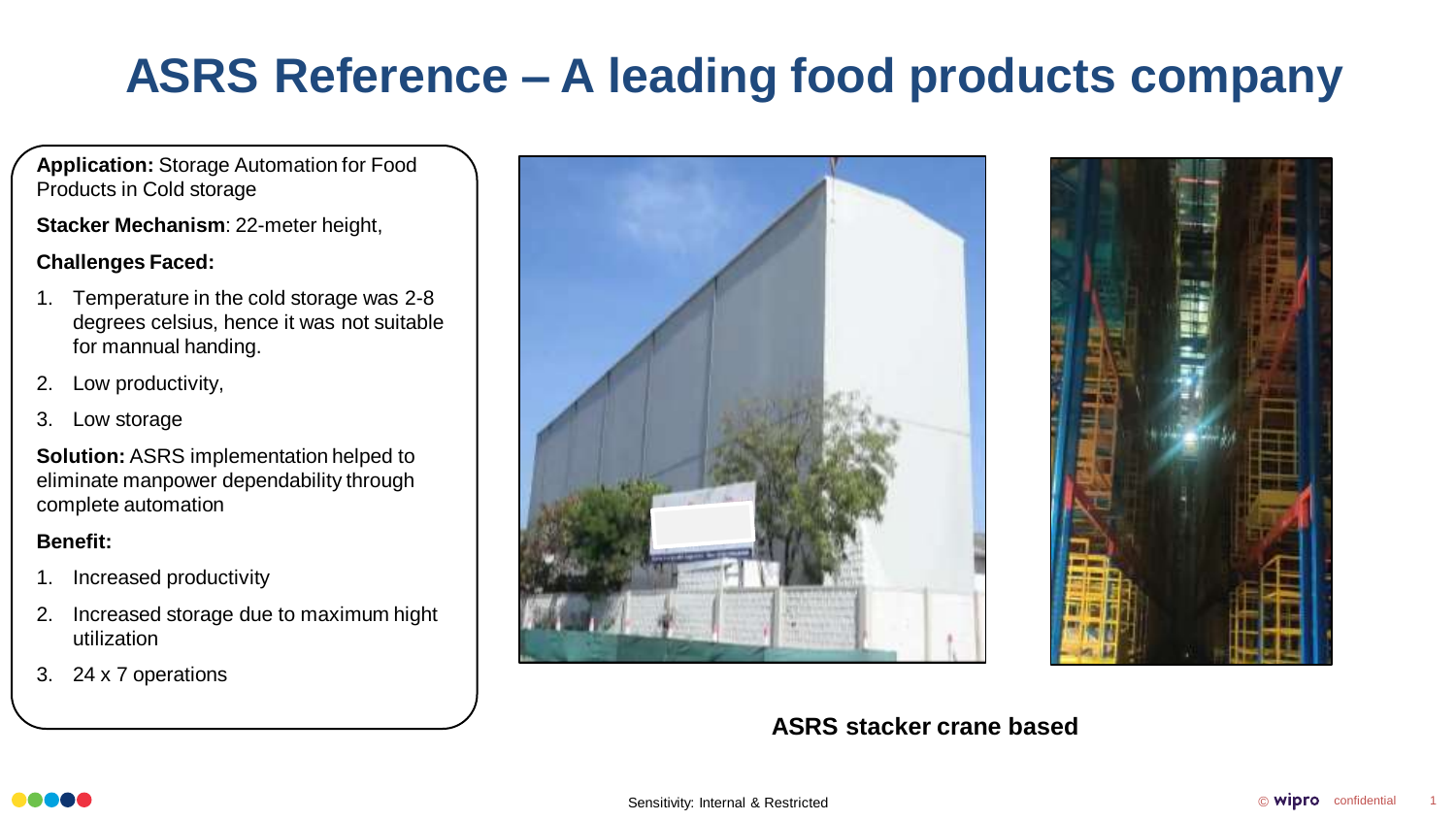# **ASRS Reference– A leading pharmaceutical company**

**Application:** Warehouse Automation for RM/PM & FG

**Stacker Mechanism**: 16.5-meter height,

### **Challenges Faced:**

- 1. Handling of wide range of SKUs
- 2. Inaccurate dispensing
- 3. Material Damage

**Solution:** ASRS implementation helped to automate storage & retrival precisely through barcode based traceablity

### **Benefit:**

- 1. Accurate dispensing of RM/PM & FG
- 2. Cost efffective solution due to aisle changing stacker crane technology
- 3. Possibiliy of material damage eliminated due to Manless Handling



## **ASRS with Aisle Changing Car**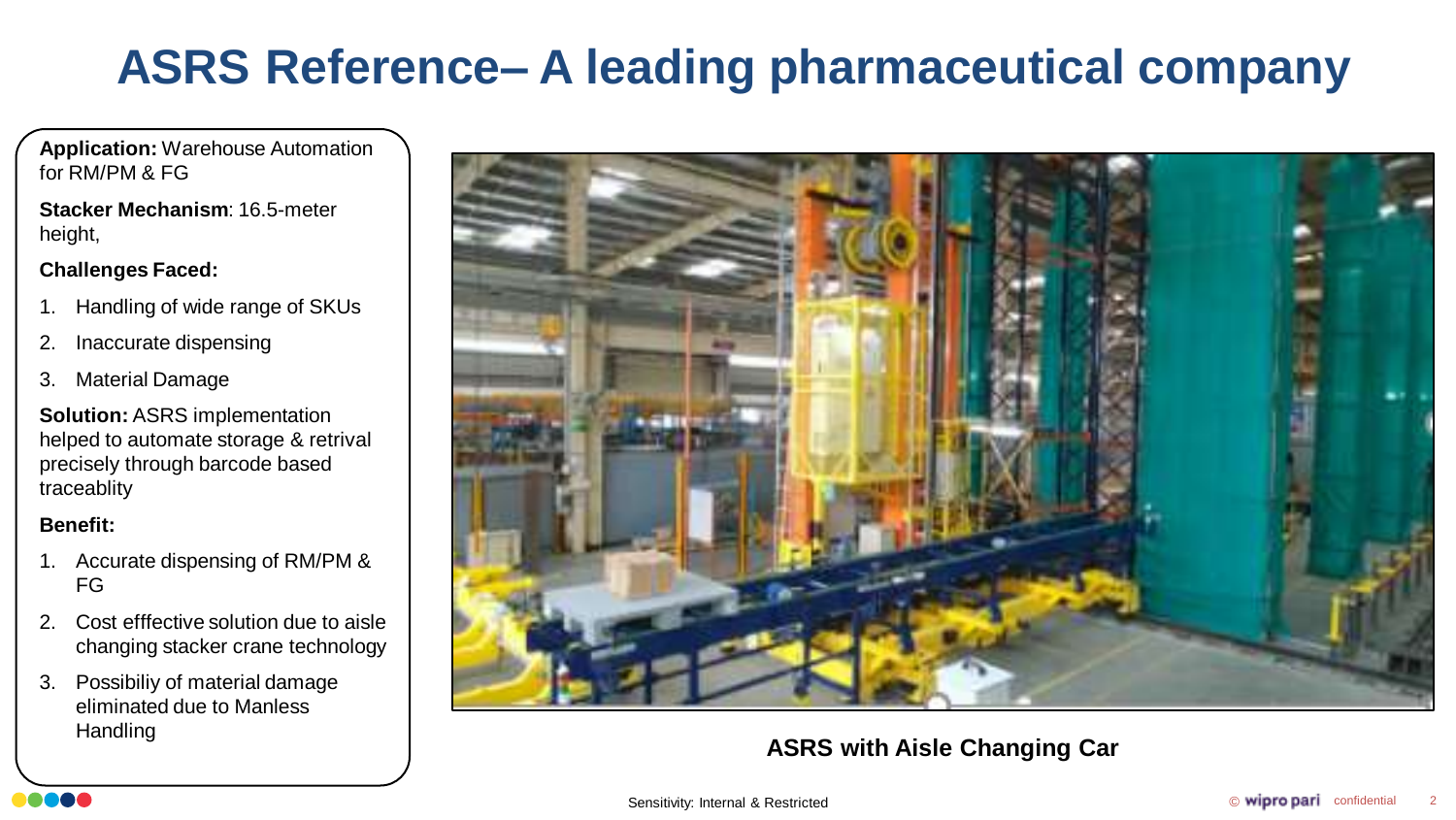# **ASRS Reference– A leading automobile company**

**Application:** Storage Automation

**Component:** Part

**Stacker Mechanism**: 6.3-meter height, Travel Speed- 2.5m/sec

**Takt Time:** 100 Sec (Per pallet basis)

**Throughput:** 36/hour



# **Miniload ASRS**